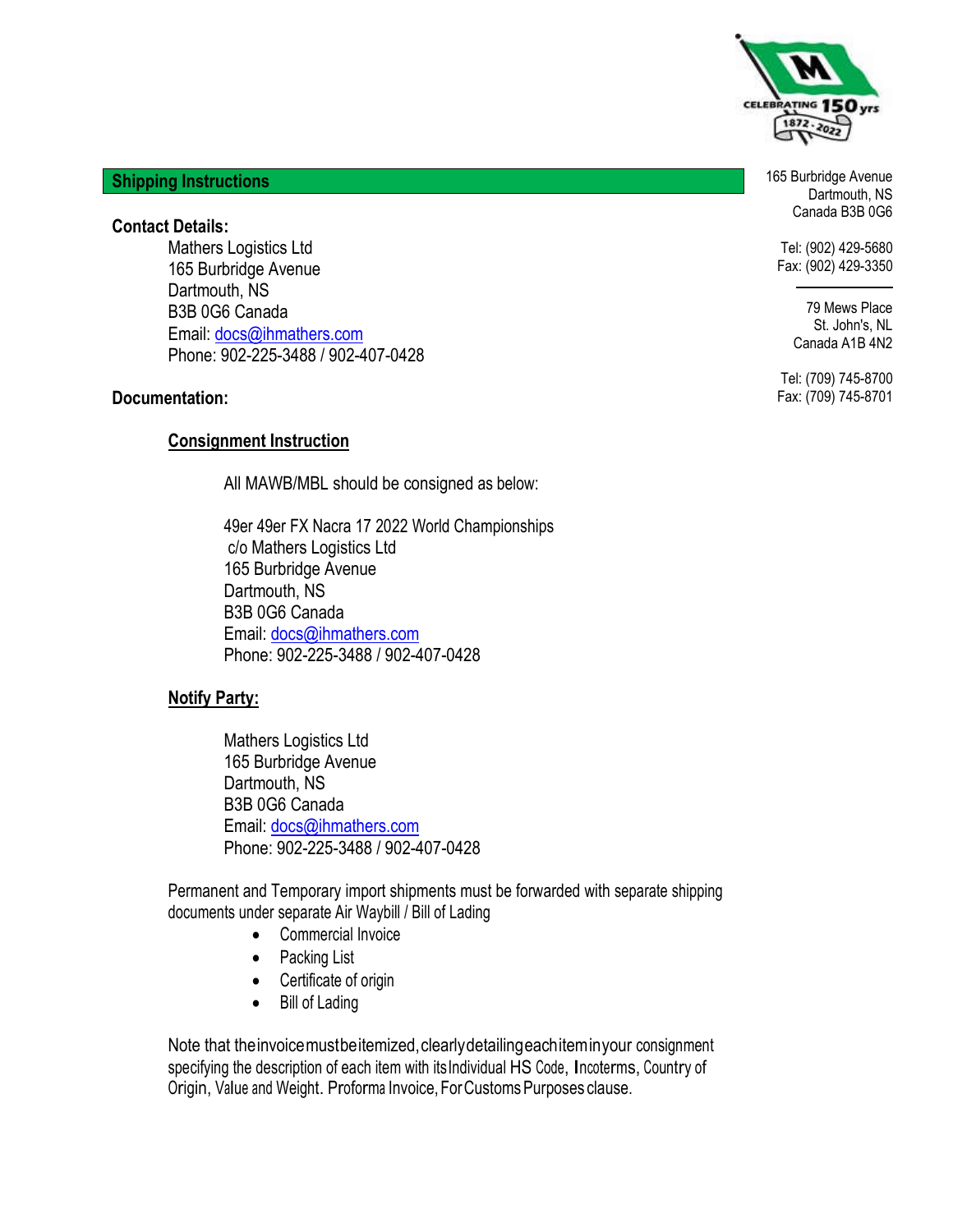We also require separate Invoices for Temporary and Permanent goods.Goodsunder Permanent Import such us giveaways, brochures, consumables, gift items, etc – must be mentioned separately on a Separate Invoice detailing all the information as mentioned above. The same should also be packed separately as a physically separate/ individual package.

Any Customs Fines and Excess Import Duty Assessments - caused due to incorrect/improper/missing documents will be billed to the respective Freight Agent/Client

#### **Deadline for dispatch of documents (Pre-alerts):**

The Original Shipping documents as specified above must be sent to Mathers Logistics Ltd, in Dartmouth, NS at least 10days prior to the arrival of the vessel if sent by sea freight or attached to the Original Airway Bill if the goods are sent by airfreight.

A Full Pre-advice of dispatch should be sent to Mathers Logistics Ltd in Dartmouth, NS well in advance prior to the arrival of the freight providing all shipping details along with a copy of the shipping documents.

Importation of exhibits such as weapons, ammunition, explosives, or any other military equipment is strictly restricted for import into Canada. If you intendtoship any such items, please contact Mathers Logistics Ltd well inadvance at least 4 monthspriortotheactualshippingofthegoods.

Note the Goods must not be shipped until you receive a confirmation or a go ahead from Mathers Logistics Ltd.

All packages, shipped either by Air freight, Sea freight, Road freight or Courier Service, must be properly marked for identification on arrival, as follows:

| Name of the Team                                     | ٠           | Country: |
|------------------------------------------------------|-------------|----------|
| <b>Dimensions</b><br>Case Number<br>Gross/Net Weight | ٠<br>٠<br>٠ |          |

#### **Courier Shipments**

Please ship all non-restricted courier shipments on Prepaid basis via reliable servicesofDHL,UPS,TNTor FedEx.Donotsendshipmentsusing PostMail anddonotaddressittoyourhotelorpersonalnameasitwill probablynotarrive ontimeifheldbyCustomsandisbeyondourcontrol.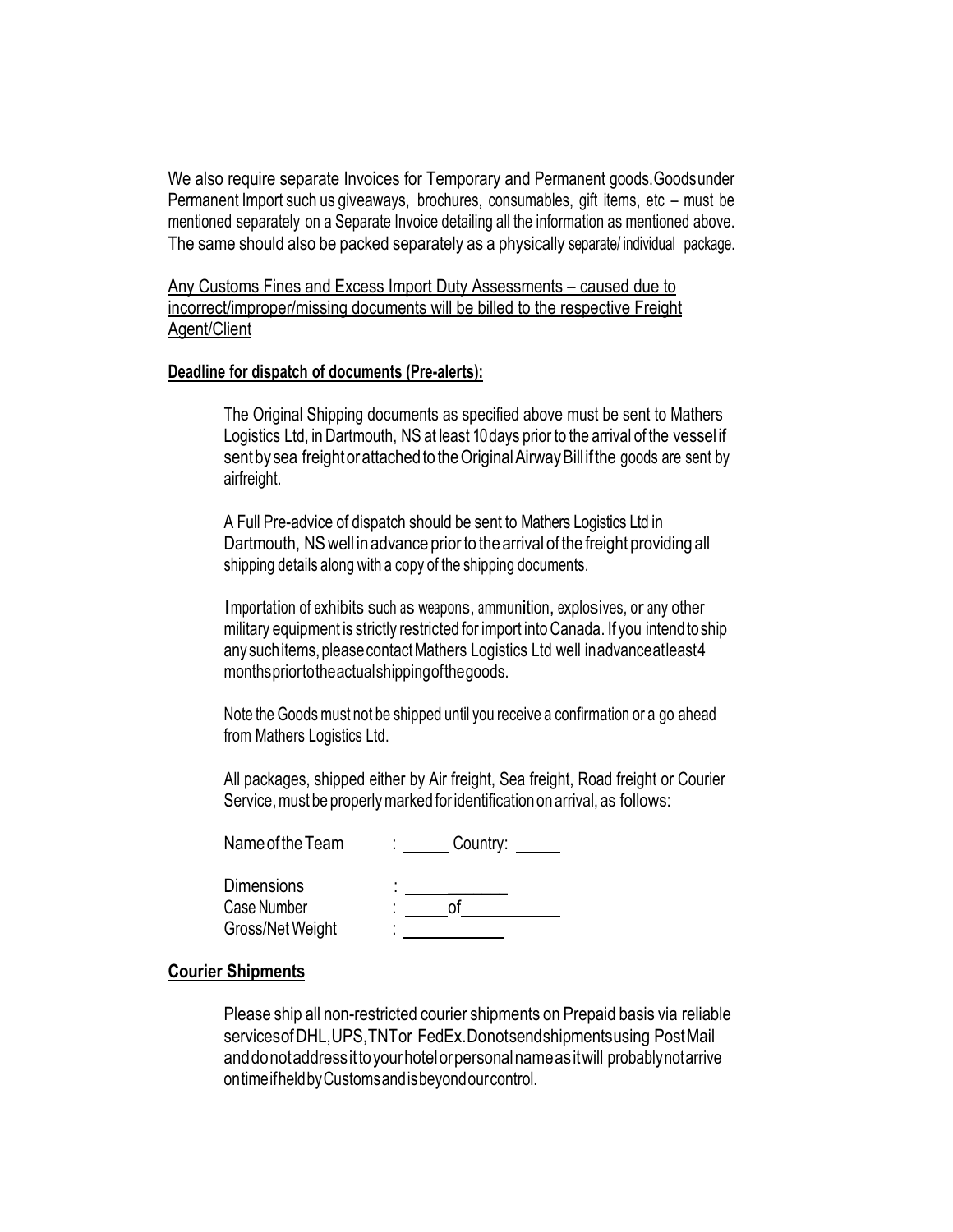All Courier shipments should be sent to the below address: Name of the Team c/o Mathers Logistics Ltd 165 Burbridge Avenue Dartmouth, NS B3B 0G6 Canada Attn: Helene McCrea / Anne Abes Email: docs@ihmathers.com Phone: 902-225-3488 / 902-407-0428

To arrive with Mathers Logistics at least 30 days before the event.

The Shipment should be moved along with a Commercial invoice to cover the dispatch of these items. Copy of the Courier Waybill along with the Commercial Invoice must besenttousinadvancepriortothearrivalof the goods in Canada.

#### **Road/Truck Shipments**

Trucker/dispatcher should have the following info along with the documentations sent to docs@ihmathers.com

- Pars and/or Cargo Control Number
- Border port of Crossing
- FTA at the border

#### **Customs Import Duty and Taxes**

Before the close of the event Mathers Logistics Ltd representatives will be on-site during the show to help the teams with the re-export, disposal or giveaways.

In the event the Teams would like to dispose/sell his goods during the event, the permanent importationoftheseitemscanbeprocessed subject to approval fromthe Canadian Customs. Customs Duty & GST will be applicable on these items.

Allcustomsduty&GST(PartorFullDuty)/CustomsDutyDepositsfor temporary imports must be settled by the Teams in advance.

#### **Cargo Arrival Deadlines & POD**

#### Sea freight Consignments

Port of Discharge: Halifax Port Shipments arriving either by FCL or LCL should arrive Halifax Port no later than August 10, 2022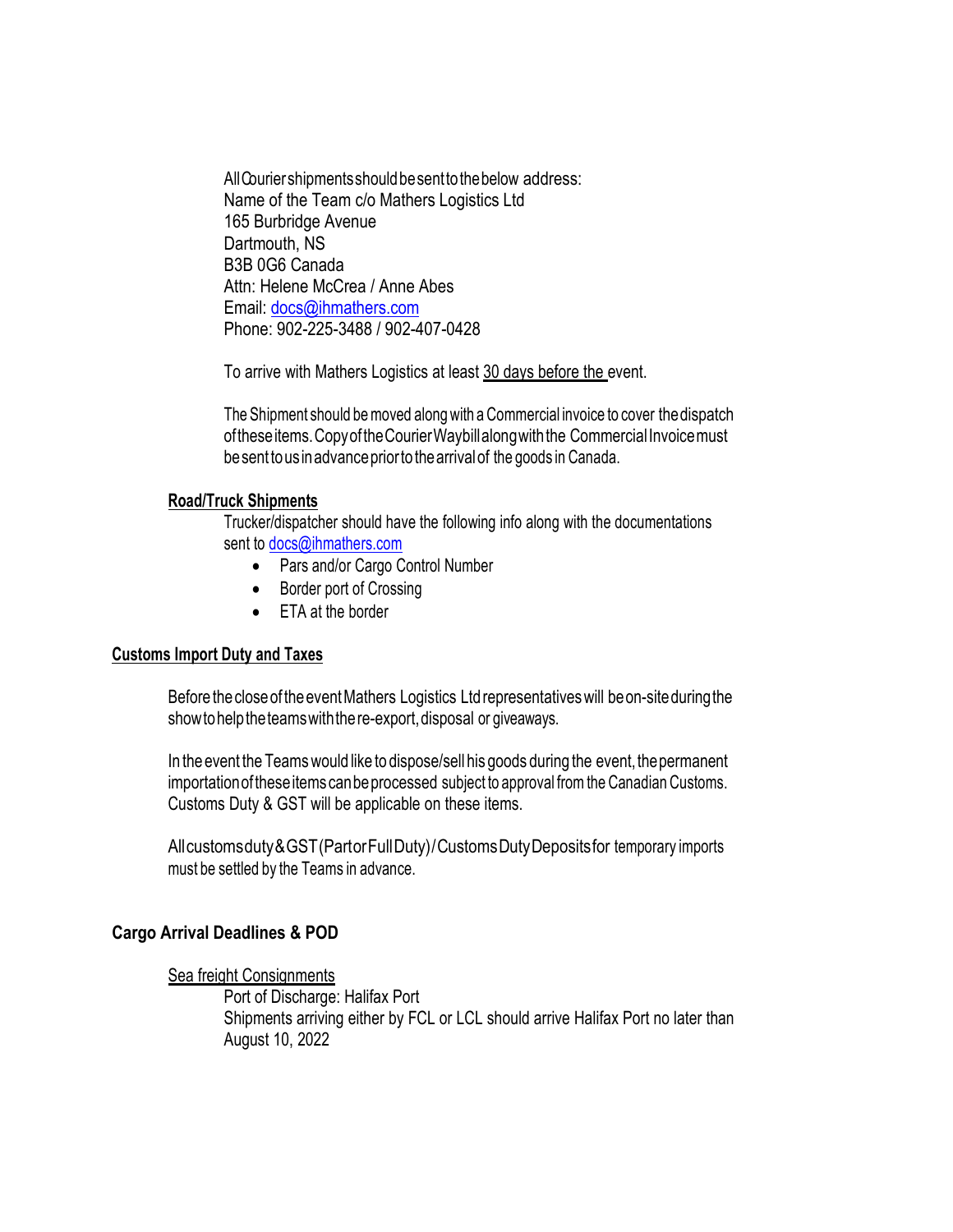Airfreight Consignments

Airport of Discharge: Halifax Stanfield International Airport (YHZ). Shipments should arrive at YHZ Airport latest no later than August 10, 2022

### Road freight Consignments

Truck Shipments shouldarriveatthe Canadian Border no later than August 10, 2022

We would suggest that you ship on direct service to Halifax Port to avoid delays in transshipment, etc.

Failure to comply with the arrival deadlines may result in non-delivery, late arrival and additional charges which Mathers Logistics Ltd cannot be held responsible for. At the same time, any port storage and demurrage incurred as a result of this shall be additional for account of the freight agent/teams.

Cargoarrivingafterthedeadlinesdatesasmentionedabovewillbesubject to a 25% late arrival surcharge on the basic tariff.

### **Special handling**

For any Box or Crate, which exceeds more than 2000kg a piece or with dimensions that exceed 200cm x 200cm x 150cm where special handling is required, we will quote our handling charges on a case-to-case basis. Any equipment required not available in the tariff can bequotedand arranged on request.

#### **Terms of Payment**

Inward: Upon uplift of goods, prior to delivery to site. Outward: Upon presentation of invoice/ prior to delivery to port.

All payments must be made without any deduction or deferment on account of any claim, counterclaim or offset.

Personalorforeignchequesarenotacceptable. Paymentcan be made by wire transfer or E-Transfer to our account.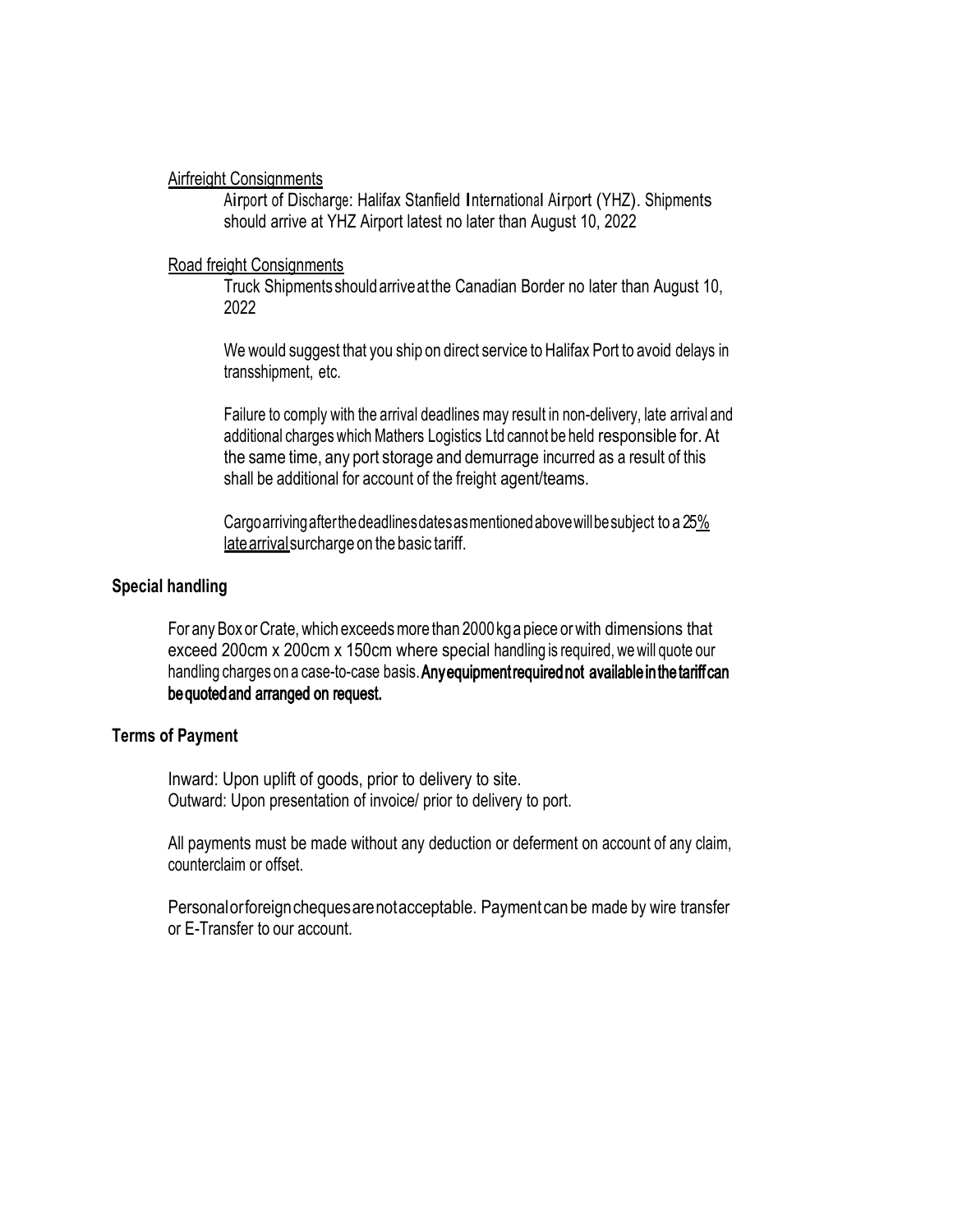

165 Burbridge Avenue Dartmouth, NS Canada B3B 0G6

Tel: (902) 429-5680 Fax: (902) 429-3350

79 Mews Place

St. John's, NL Canada A1B 4N2

Tel: (709) 745-8700 Fax: (709) 745-8701

# Mathers Logistics Ltd. Wire Transfer Information

### **For all Canadian funds, foreign currencies and USD funds coming from a bank** NOT **in the USA:**

### Credit:

Bank of Nova Scotia Halifax Business Service Centre 1709 Hollis St Halifax, Nova Scotia, Canada B3J 1W1 Transit #: 33993-002 Swift Code: NOSCCATTHFX Account #: 339930001813 (CDN \$) Account #: 339930009814 (US \$)

## **For USD funds coming from a bank in the** USA ONLY*:*

Bank of Nova Scotia New York Agency 1 Liberty Plaza New York, New York, USA 10006 Transit #: 80085-002 Swift Code: BOFAUS3N Fedwire/ABA No: 026009593 Account #: 339930009814 (US \$)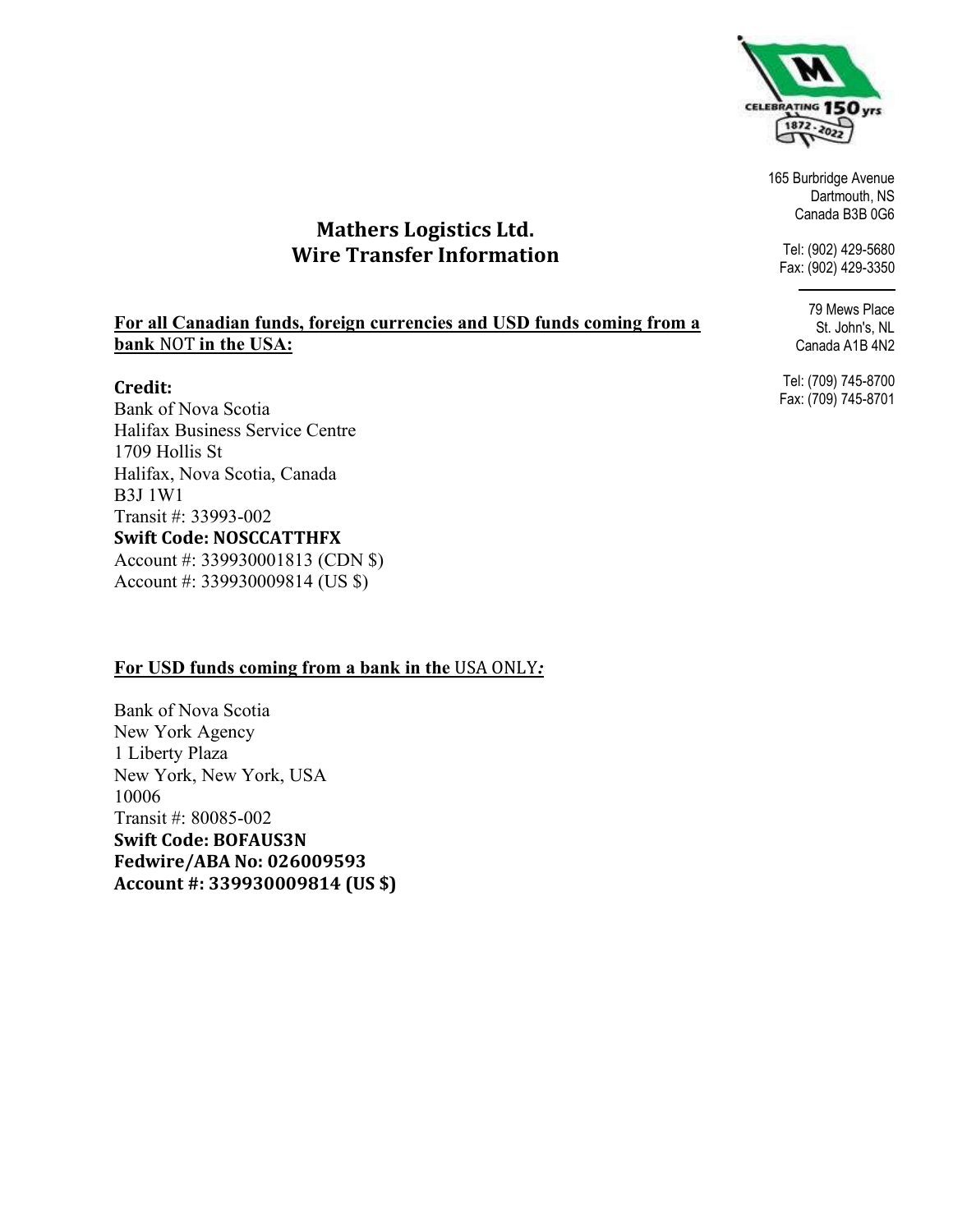

## Mathers Logistics Ltd. Interact E-Transfer Instructions For Payment in CAN Funds

165 Burbridge Avenue Dartmouth, NS Canada B3B 0G6

Tel: (902) 429-5680 Fax: (902) 429-3350

> 79 Mews Place St. John's, NL Canada A1B 4N2

Tel: (709) 745-8700 Fax: (709) 745-8701

Beneficiary Information

Beneficiary Name: I. H. Mathers & Son Ltd

Beneficiary Address: 165 Burbridge Avenue Dartmouth, Nova Scotia Canada B3B 0G6

Beneficiary E-mail: accountingns@ihmathers.com

Please make sure to include your invoice number(s) to ensure payment Is properly applied.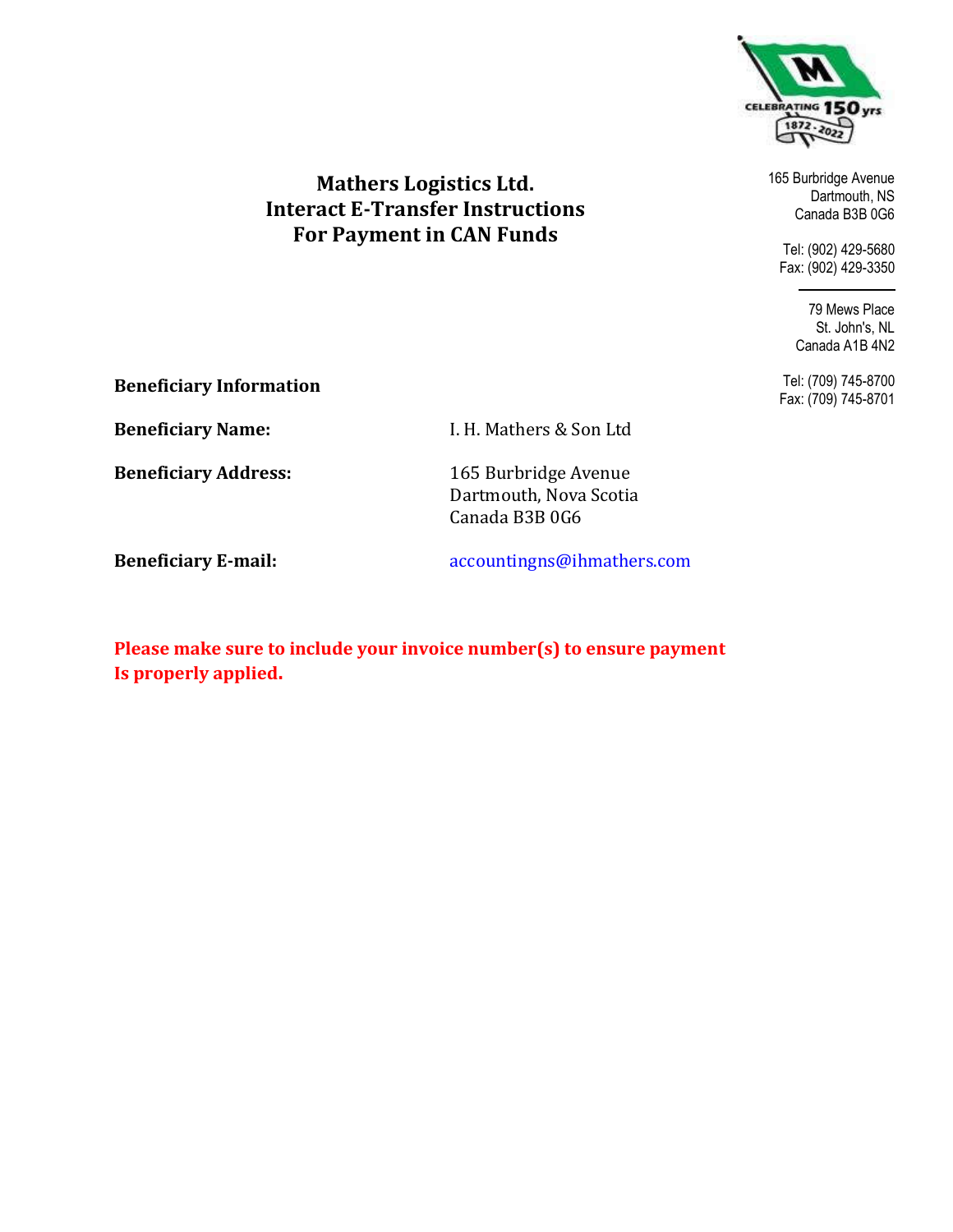

## Import Charges (All are in CAD Currency)

| Port Receiving Fee               | \$225.00   |
|----------------------------------|------------|
| <b>ATA Carnet Processing Fee</b> | \$150.00   |
| <b>Customs Clearance Fee</b>     | \$175.00   |
| Delivery to site                 | \$1,250.00 |
| <b>Handling Fee</b>              | \$150.00   |
| Local Courier (Carnet)           | \$25.00    |
| <b>Site Supervision</b>          | \$75.00    |
| Warehouse receiving fee          | \$85.00    |

\*Note that Service Tax (15%) is applicable on customs clearance.

Export Charges (All are in CAD Currency)

| Delivery to the Port:            | \$1,250.00 |
|----------------------------------|------------|
| <b>ATA Carnet Processing Fee</b> | \$150.00   |
| Re-Export Clearance Fee          | \$225.00   |
| International Courier (Carnet)   | \$150.00   |
| <b>Handling Fee</b>              | \$150.00   |
| Boom                             | \$145.00   |
| <b>Site Supervision</b>          | \$75.00    |
| Warehouse Dispatching Fee        | \$85.00    |

\*Note that Service Tax (15%) is applicable on customs clearance.

165 Burbridge Avenue Dartmouth, NS Canada B3B 0G6

Tel: (902) 429-5680 Fax: (902) 429-3350

> 79 Mews Place St. John's, NL Canada A1B 4N2

Tel: (709) 745-8700 Fax: (709) 745-8701